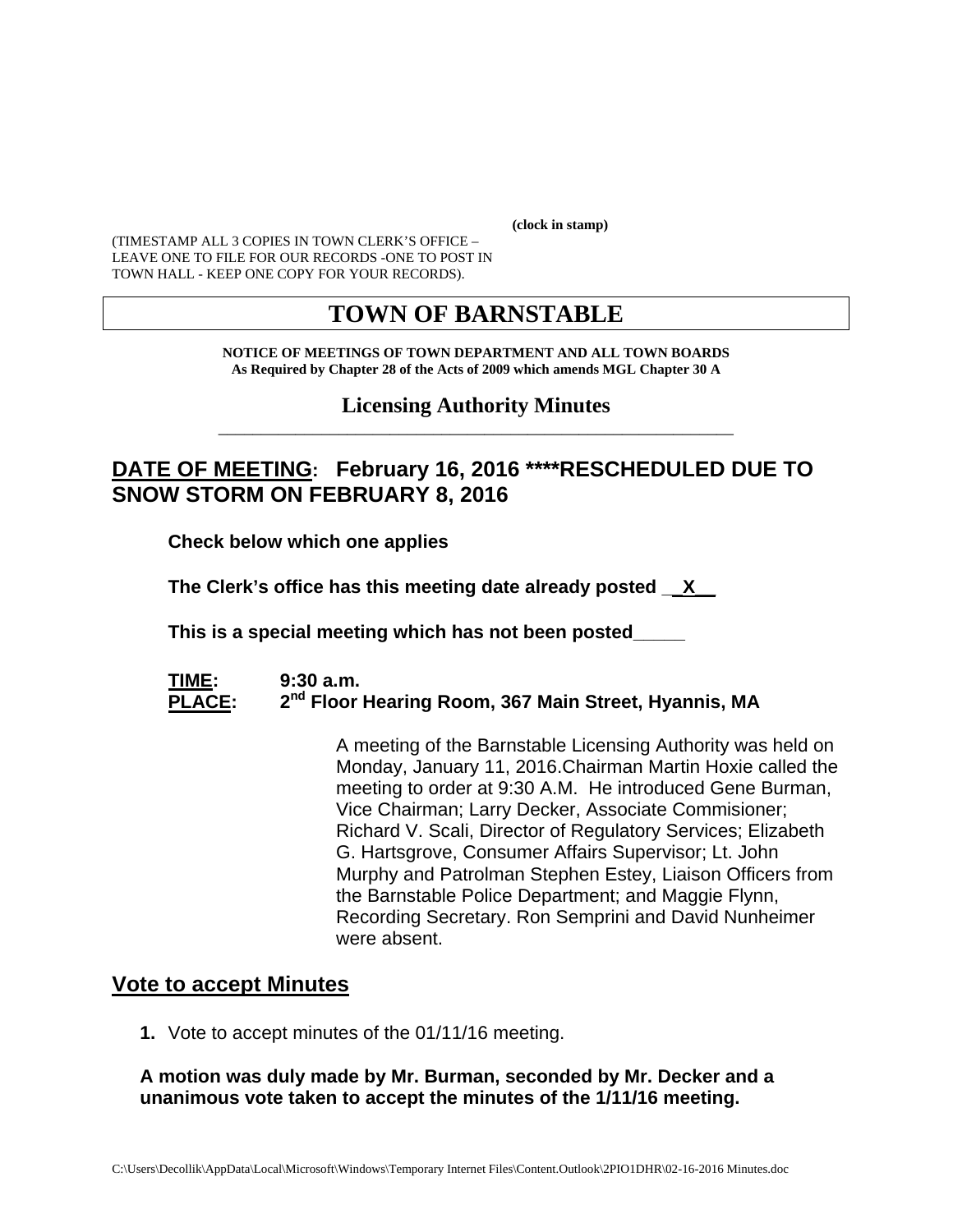## **New Business:**

**1. Request for Closure of Common Victualler All Alcohol License**: Request to close Kelly's on Main, 644 Main Street, Hyannis, Michael Gannon, manager for general maintenance and repairs. Closure from February 28, 2016 to March 13, 2016.

**A motion was duly made by Mr. Burman, seconded by Mr. Decker and a unanimous vote taken to accept the request as presented.** 

**2. Request for Closure of All Alcohol Club License:** Request to close King's Grant Racquet Club, 12 Old King's Road, Cotuit, Courtney Keyser, manager until May 1, 2016.

*Mr. Hoxie questioned this request which Ms. Hartsgrove updated the Board stating that this is to correct a long standing error. If this request is repeated multiple years, the Licensing Division will require the business to change from an annual to a seasonal license.* 

**A motion was duly made by Mr. Burman, seconded by Mr. Decker and a unanimous vote taken to accept the request as presented.** 

**3. Application for a New One Day All Alcohol and Entertainment Licenses:** Application of Bill Sykes on behalf of Best Buddies International for the Best Buddies Challenge in Hyannisport, 1014 Craigville Beach Road, Centerville. Set-up for the event is on May 21, 2016 at 9:00 AM. The actual event will be held June 4, 2016 from 3-6 PM.

*Bill Sykes appeared on behalf of this application. The event expects 1500*  participants with four different starting locations. This is the 13<sup>th</sup> year.

*Mr. Burman reviewed the issue of changeable boards that stated that the beaches were closed. This was in tandem with the Recreation Department according to Mr. Sykes. Mr. Scali reiterated that all the conditions of the past*  will remain in effect. Set-up is May 25<sup>th</sup> for the tent on the Shriver lot. There *are restrictions in place.* 

*Lt. Murphy stated that the Police Department received no issues and Mr. Sykes has been more than accommodating.* 

**A motion was duly made by Mr. Burman, seconded by Mr. Decker and a unanimous vote taken to accept the application as presented with previously agreed upon conditions. (Attached)** 

**4. Consent Agenda:**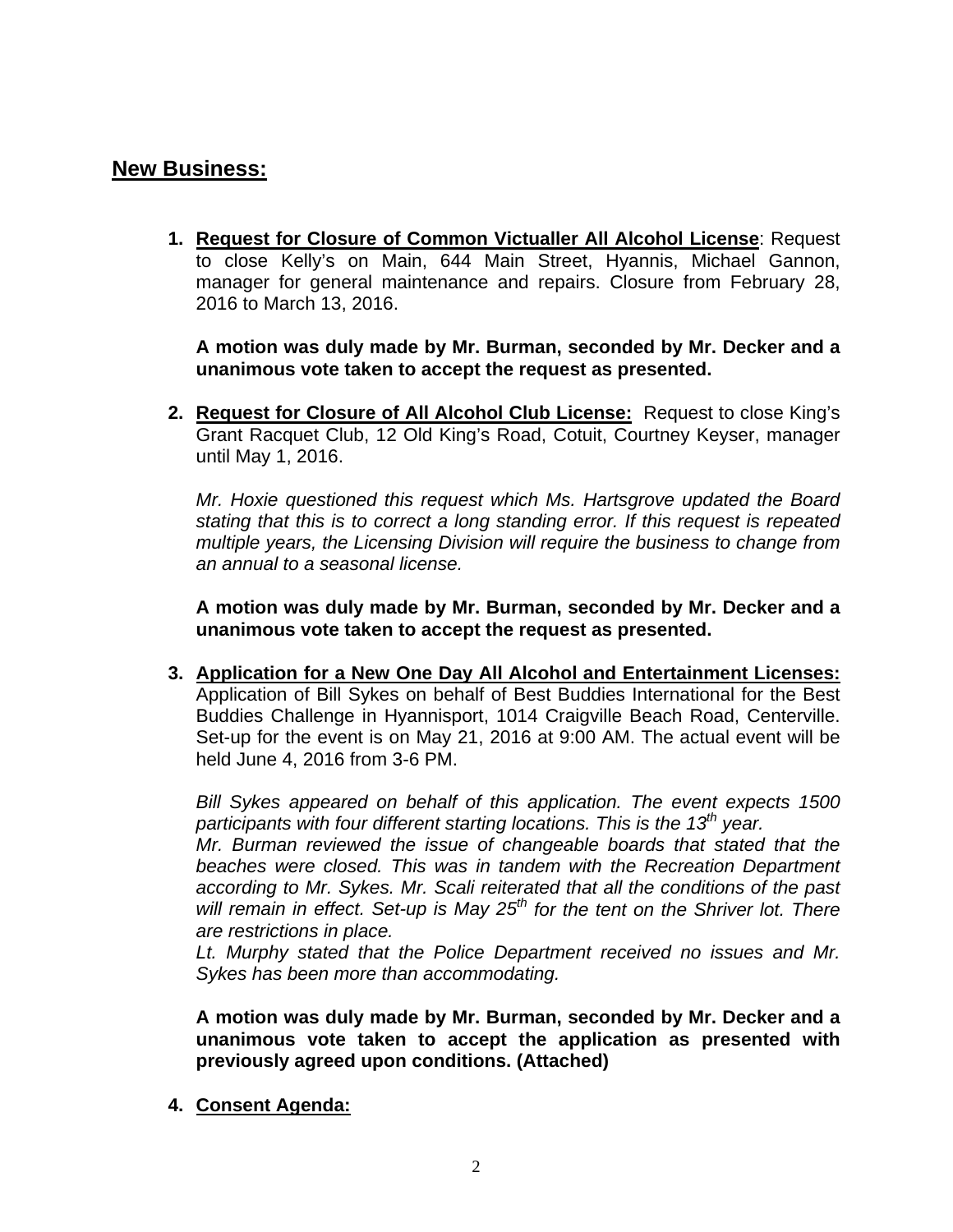**A motion was duly made by Mr. Burman, seconded by Mr. Decker and a unanimous vote taken to accept the Consent Agenda as presented.** 

## **Public Hearings:**

**1. Application for a New Annual Common Victualler License:** Application of Aral Management Group of Hyannis, Inc. d/b/a Friendly's Ice Cream, 1090 Iyannough Rd., Hyannis, Robert Arruda, Manager, for an Annual Common Victualler License. Interior seats total 132 with 12 employees all approved by the Building Commissioner on 1/5/2016. No exterior seats. Hours of operation will be 7:00 AM to 10:00 PM Sunday through Thursday and 7:00 AM to 11:00 PM on Friday and Saturday.

*Robert Arruda appeared on behalf of this application. We have been involved with Friendly's for over 25 years. He was on the corporate side of Friendly's and now taking over. We have 10 restaurants in total. This is a new franchisee; the staff will remain the same.* 

**A motion was duly made by Mr. Burman, seconded by Mr. Decker and a unanimous vote taken to accept the application as presented.** 

**2. Application of an Amendment to an Existing Class I Auto Dealer License:** Application of 499 Route 6A Inc., d/b/a Premier Cape Cod, Joseph Laham, Manager, for an amendment to the existing Class I Auto Dealer License. The existing Class I license is located at 460 Yarmouth Road Hyannis; currently licensed for 696 total parking spaces. The amendment will add 600 Yarmouth Road and 93 Rosary Lane for an additional 309 spaces; 250 retail and 59 employee/customer spaces. The new total will be 1005 spaces for the following locations: 460 Yarmouth Road, 600 Yarmouth Road and 93 Rosary Lane.

*Attorney Jeff Ford appeared on behalf of this application. Attorney Ford reviewed the details of the application. The intent is to use as an expansion of the existing license.* 

*Mr. Scali, purchase of the Cadillac lot; no changes the space amount, correct. Yes, the intent is to use the Premier license. If a Class I opportunity arises, it may be applied for in front of this authority. The license has 3 different brands and that he will need 1000 cars on a lot. The street is very small for all these cars. There is already an approved site according to Attorney Ford.* 

*Mr. Burman, reiterated the concerns regarding the narrow road with 2000 plus vehicles. Recommend the Board postpone. Ms. Hartsgrove asked how Mr. Laham intends to use the site. Mr. Laham intends to utilize all brands at all sites. Ms. Hartsgrove recommended to Attorney Ford to verify if RAM needs to be added to the license since it separated from Dodge a few years ago, and RAM is not listed on the license. Mr. Burman expressed concerns regarding the*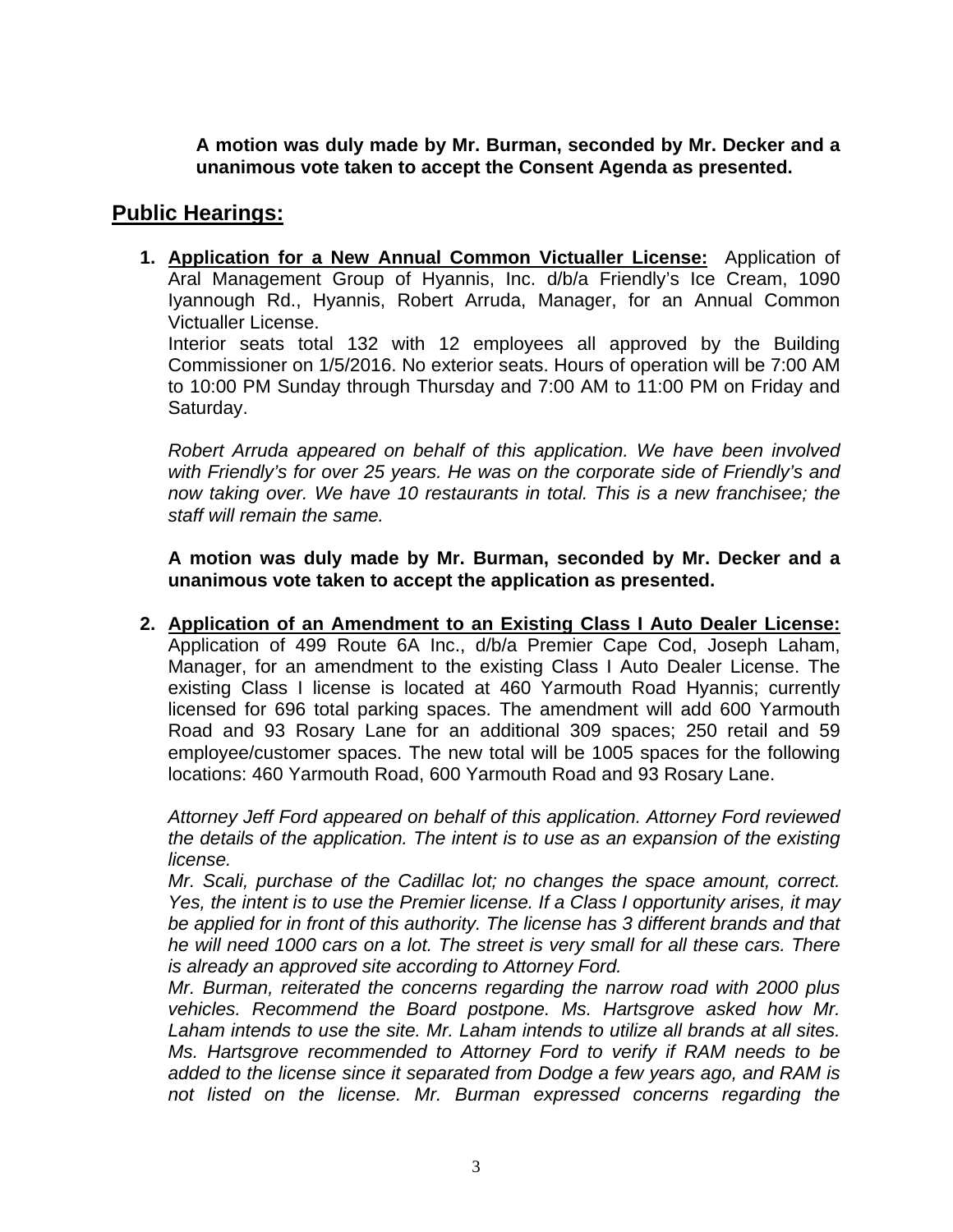*movement of personnel and vehicles between the sites. Mr. Hoxie stated that this is an amendment to an existing Class I and is not an uncommon request; no reason to scrutinize. Lt. Murphy echoed Chairman Hoxie's comments. Mr. Decker stated his concern is in shuffling 1000 automobiles will create confusion on the roadway. Attorney Ford stated Mr. Laham wants to utilize it as service and storage. It is not anticipated that there will be daily moving of many vehicles.* 

**A motion was duly made by Mr. Burman to postpone for the next meeting for Legal and Growth Management comment; motion did not carry.** 

**A second motion was duly made by Mr. Decker, seconded by Mr. Hoxie and a 2-1 vote taken to accept the application as presented.** 

**3. Application of New Officers and Directors for An Existing All Alcohol Common Victualler License:** Application of Not Your Average Joe's Inc., 793 Iyannough Rd., Hyannis, Bruce Radon, Manager for new Officers and Directors.

\*\*\*\*Request of applicant to be heard at a later date\*\*\*\*

**4. Application for a Transfer of a Seasonal Common Victualler Wine and Malt License and a New Annual Common Victualler License:** Application has been filed to transfer the Seasonal Common Victualler Wine and Malt license, from Cooke's Seafood Hyannis Inc., d/b/a Cooke's, Frank Whelan, mgr, 1120 Iyannough Rd., Hyannis to The Whole Fish LLC., d/b/a Cooke's Seafood, Michael J. Haidas, mgr, 1120 Iyannough Rd., Hyannis, and for a new annual common victualler license application, Michael J. Haidas mgr., 1120 Iyannough Rd., Hyannis.

Description of Premise: One story wood frame building with front entrance on Route 132, rear access for deliveries and rear emergency exit door. Also an exterior exit from basement to provide second means of exit therefrom. Building is approx. 4,400 sq. ft. with seating for 150 in dining area. Two restrooms, kitchen, storage and a small office account for the balance of space. Outside dining area of 52' x 15' with seating for 32.

Total seating 182 with 25 employees as approved by the Building Commissioner on 12/29/2015. Hours of alcohol sales: 8am – 12:45 am M-Sat.; Sunday 12-12

*Michael Haidas and Van Haidas appeared on behalf of the application. The current owners; Frank and Denise Whelan, are in the audience showing support. We propose no changes. Our father and uncle originally started the business. Mr. Hoxie asked if your experience includes alcohol. Lt. Murphy, commented on the well prepared statement. My question is your license for alcohol goes to 12:45? No, we propose no changes we will keep the same hours to 12:00. Mr. Scali asked about the schedule. Close the Sunday after Thanksgiving, opening date is early to mid-March.*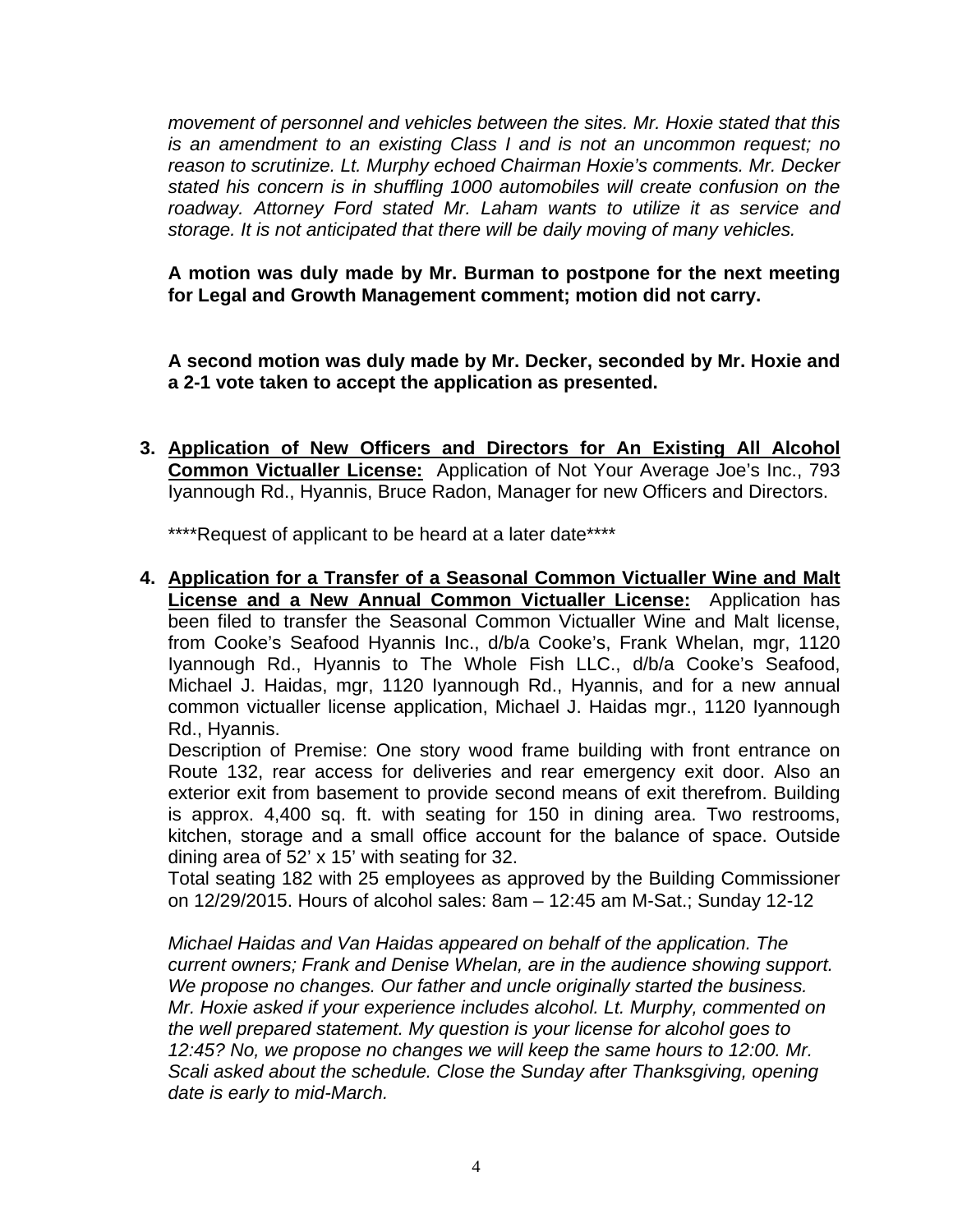## **Licensing Division Updates :**

1. **Licensing Department updates:** Review of the Rules and Regulation; copy being provided. Red markings reference new additions. This will be available for one month and then back to a meeting on March 21, 2016. This will be a work session. The public will be able to comment as well. Lt. Murphy stated that Chief MacDonald has read the document and complimented Elizabeth on all of her hard work.

Mr. Scali informed the Board that the ABCC dismissed the appeal of the taxpayers in reference to Kappy's. They do have an opportunity to open at their own risk. International Inn and 3 stings reviews will happen in March, 2016. Scotties will be heard in April or May. Ferreira's has been cleaned up, have heard that it has been sold; no applications to date.

2. **Police Department updates:** Lt. Murphy informed the board the Superior Court case regarding Ferreira's is moving through the courts. No updates on Scotties. Officer Estey reported that the grant was received again this year. All suspensions have been served except the 3 being appealed. Lt. Murphy updated that the Alcohol meetings will be required by all; anticipated that the meetings will be held in early April. Ms. Hartsgrove updated that the Class I and II and Private Parking lots will also have meetings.

Release of Executive Session Minutes, if any (0).And any other new business to come before the Licensing Authority.

**Matters not reasonably anticipated by the Chair** 

**The list of matters, are those reasonably anticipated by the president/chair, which may be discussed at the meeting. Not all items listed may in fact be discussed and other items not listed may in fact be discussed and other items not listed may also be brought up for discussion to the extent permitted by law. It is possible that if it so votes, the sub-committee may go into executive session. For your information the section of the M.G.L. that pertains to postings of meetings is as follows: Except in an emergency, in addition to any notice otherwise required by law, a public body shall post notice of every meeting at least 48 hours prior to such meeting, excluding Saturdays, Sundays and legal holidays. In an emergency, a public body shall post notice as soon as reasonably possible prior to such meeting. Notice shall be printed in a legible, easily understandable format and shall contain: the date, time and place of such meeting and a listing of topics that the chair reasonably anticipates will be discussed at the meeting. Meetings of a local public body, notice shall be filed with the municipal clerk, and posted in a manner conspicuously visible to the public at all hours in**